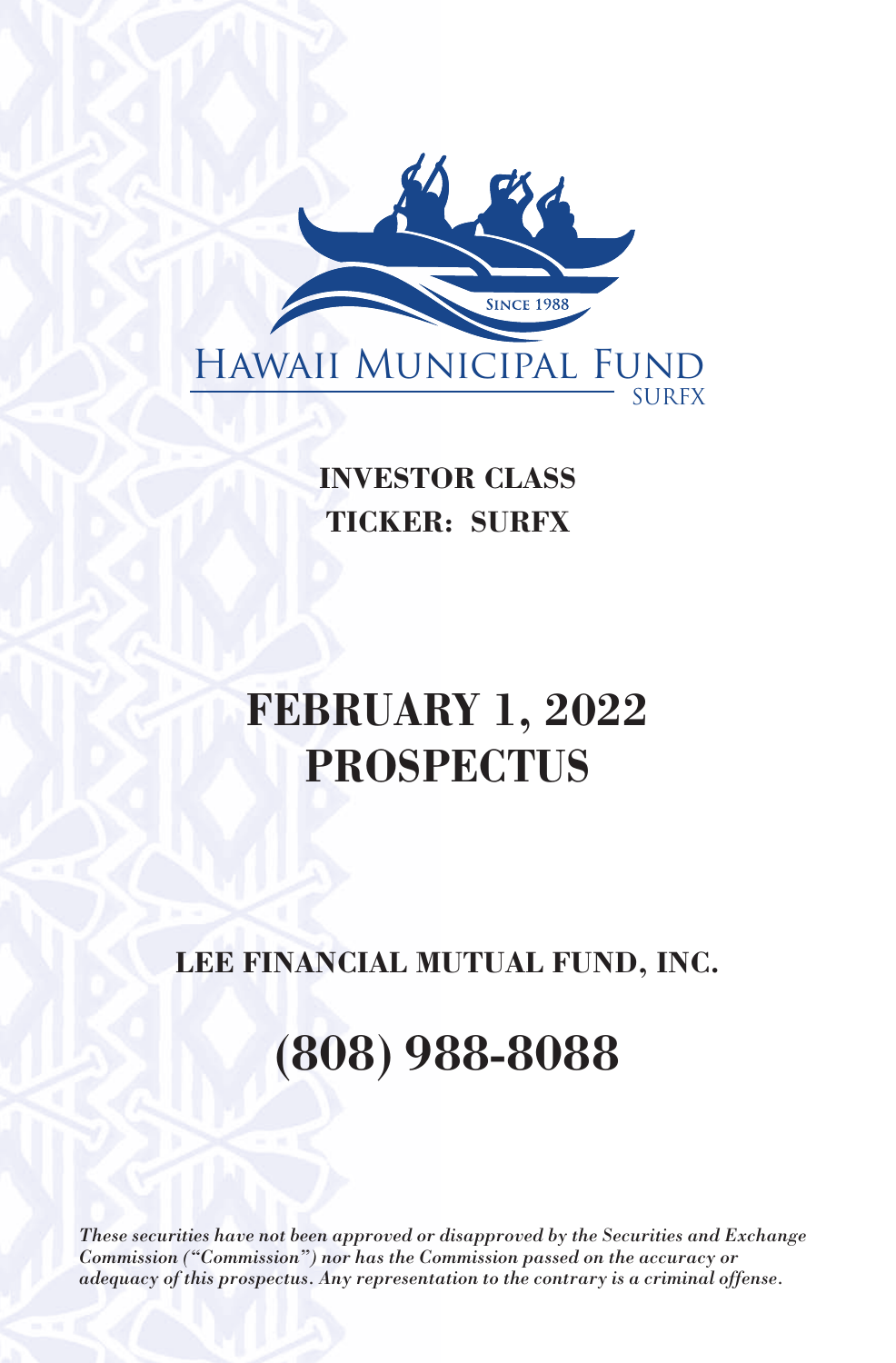## TABLE OF CONTENTS

| ADDITIONAL INFORMATION ABOUT THE INVESTMENT MANAGER 8 |
|-------------------------------------------------------|
|                                                       |
| ADDITIONAL INFORMATION ABOUT PURCHASING AND           |
| DISTRIBUTIONS, CAPITAL GAINS AND TAX CONSEQUENCES 13  |
|                                                       |
|                                                       |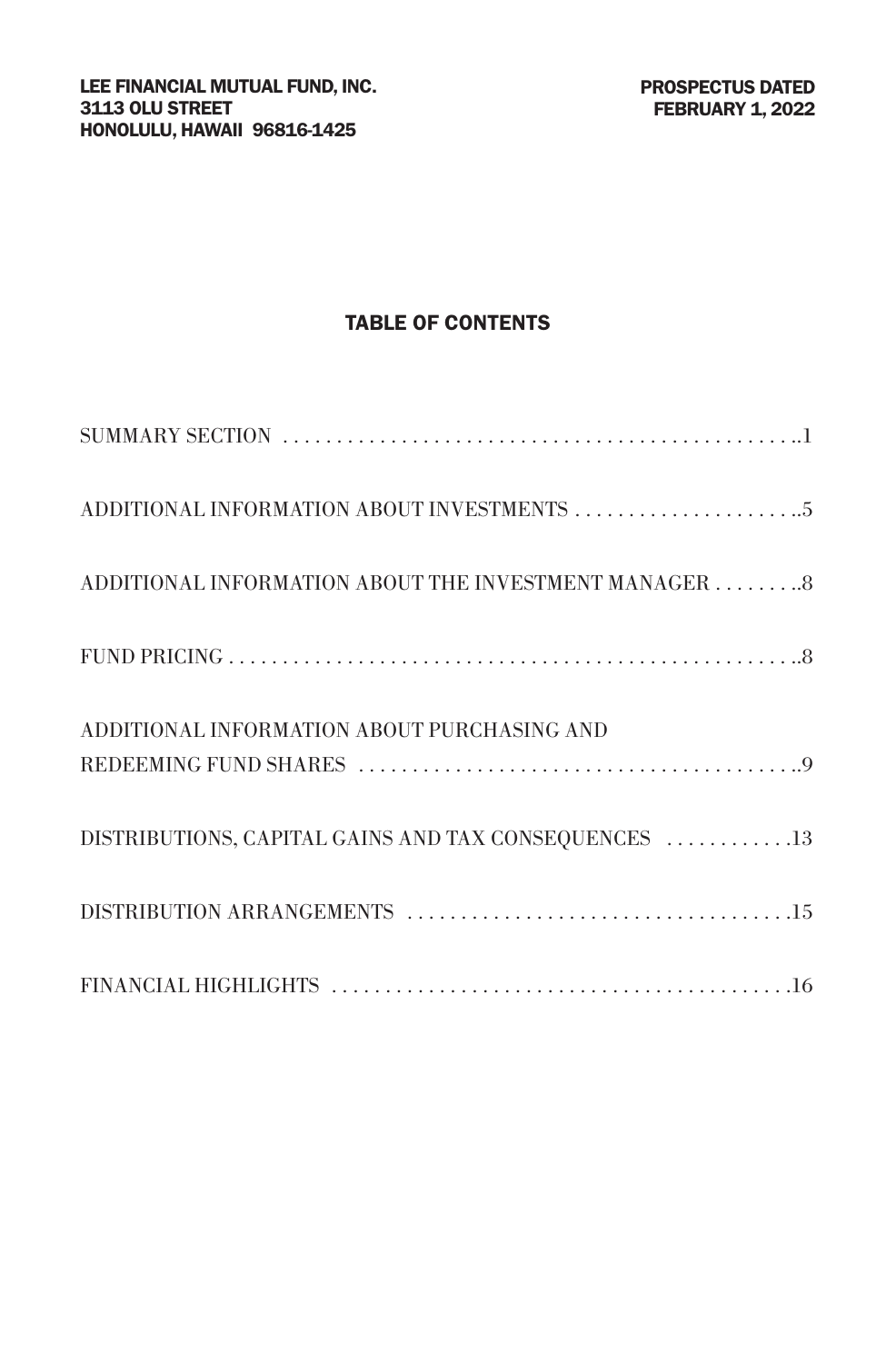# SUMMARY SECTION

#### **INVESTMENT OBJECTIVE**

The investment objective of the Hawaii Municipal Fund (the "Fund"), a series of Lee Financial Mutual Fund, Inc. ("Company"), is to provide a high level of current income exempt from federal and Hawaii state income taxes, consistent with preservation of capital and prudent investment management.

# **FEES AND EXPENSES OF THE FUND**

This table below describes the fees and expenses that you may pay if you buy, hold and sell shares of the Fund. **You may pay other fees, such as brokerage commissions and other fees to financial intermediaries, which are not reflected in the tables and examples below.**

**Shareholder Fees** (fees paid directly from your investment) NONE

**Annual Fund Operating Expenses** (expenses that you pay each year as a percentage of the value of your investment)

| Management Fees                             |       | $0.50\%$ |
|---------------------------------------------|-------|----------|
| Distribution (12b-1) Fees                   |       | 0.15%    |
| Other Expenses                              |       | 0.30%    |
| Shareholder Servicing Fee                   | 0.05% |          |
| All Other Expenses                          | 0.25% |          |
| <b>Total Annual Fund Operating Expenses</b> |       | $0.95\%$ |

#### **Example**

This Example is intended to help you compare the cost of investing in the Fund with the cost of investing in other mutual funds. The Example assumes you invest \$10,000 in the Fund for the time periods indicated and then redeem all your shares at the end of those periods. The Example also assumes that your investment has a 5% return each year and that the Fund's operating expenses remain the same. Although your actual costs may be higher or lower, based on these assumptions your costs would be:

| 1 YEAR | 3 YEARS | 5 YEARS | 10 YEARS |
|--------|---------|---------|----------|
| \$97   | \$303   | \$525   | \$1,166  |

#### **Portfolio Turnover**

The Fund pays transaction costs when it buys and sells securities (or "turns over" its portfolio). A higher portfolio turnover may indicate higher transaction costs. These costs, which are not reflected in Annual Fund Operating Expenses or in the Example, affect the Fund's performance. During the most recent fiscal year, the Fund's portfolio turnover rate was 15% of the average value of its portfolio.

# **PRINCIPAL INVESTMENT STRATEGY**

Under normal circumstances, the Fund will invest at least 80% of its net assets, including borrowings for investment purposes, in a portfolio of primarily investment grade municipal securities issued by or on behalf of the State of Hawaii or any of its political subdivisions or agencies that pay interest that is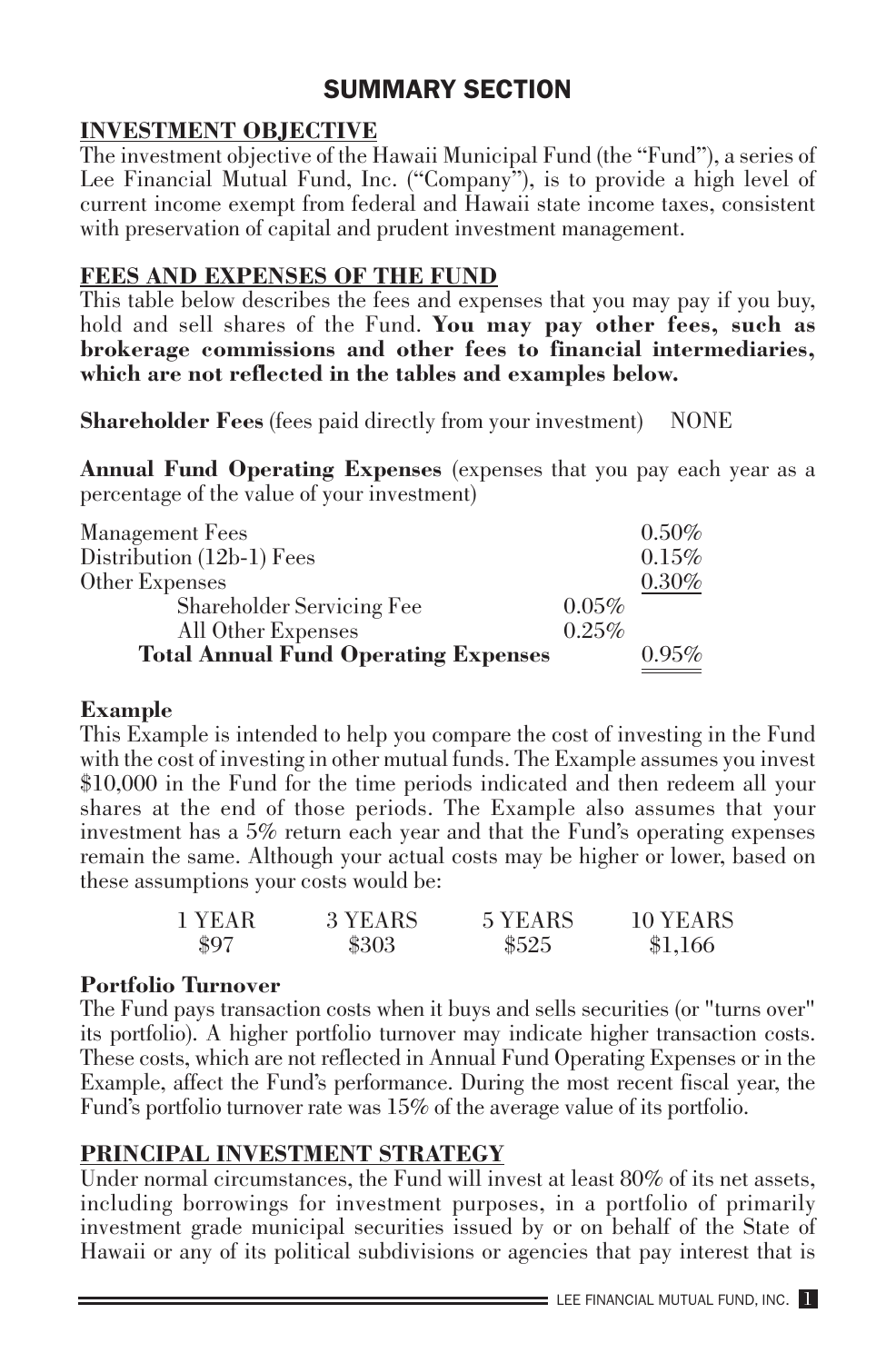exempt from regular federal and State of Hawaii income tax. The Fund's dollarweighted average portfolio maturity is expected to be 10 years or more. More than 25% of the Fund's assets may be invested in a particular segment of the municipal securities market. The Investment Manager attempts to select securities that it believes will provide the best balance between risk and return within the Fund's range of allowable investments. The Fund purchases municipal securities that the Investment Manager believes have the best value compared to securities of similar credit quality and maturity range. The Fund generally sells municipal securities for a number of reasons, including a change in credit quality, to extend or shorten maturity, to increase yield or to raise funds to cover redemptions.

#### **PRINCIPAL RISKS**

Market Risk - There is no guarantee that the Fund's investment objective will be met. The Fund's yield, share price and investment return can fluctuate so you may receive more or less than your original investment upon redemption. Loss of money is a risk of investing in the Fund. Geopolitical and other events, including war, terrorism, economic uncertainty, trade disputes, public health crises and related geopolitical events have led, and in the future may lead, to increased market volatility, which may disrupt US and world economies and markets and may have significant adverse direct or indirect effects on the Fund and its investments. In the face of such instability, governments may take extreme and unpredictable measures to combat the spread of disease and mitigate the resulting market disruptions and losses. In the event of a pandemic or an outbreak, there can be no assurance that we or the Fund service providers will be able to maintain normal business operations for an extended period of time or will not lose the services of key personnel on a temporary or long-term basis due to illness or other reasons. For example, the novel strain of coronavirus (COVID-19) outbreak has resulted in serious economic disruptions globally. The impact of this outbreak has negatively affected the worldwide economy, as well as the economies of individual countries, the financial health of individual companies and the market in general in significant and unforeseen ways. Although vaccines for COVID-19 have become more widely available, the future impact of COVID-19 is currently unknown, and it may exacerbate other risks that apply to the Fund, including political, social and economic risks. The duration and full impacts of COVID-19, or other disease outbreaks are unknown, resulting in a high degree of uncertainty for potentially extended periods of time.

Interest Rate Risk - The net asset value of the Fund may change as interest rates fluctuate. When interest rates increase, the net asset value could decline. When interest rates decline, the net asset value could increase. In general, when interest rates rise, municipal securities prices tend to fall and when interest rates fall, municipal securities prices tend to rise. The price volatility of a debt security also depends on its maturity. Generally, the longer the maturity of a debt security, the greater its sensitivity to interest rates.

Credit Risk - The securities in the Fund's portfolio are subject to credit risk, which is the ability of municipal issuers to meet their payment obligations.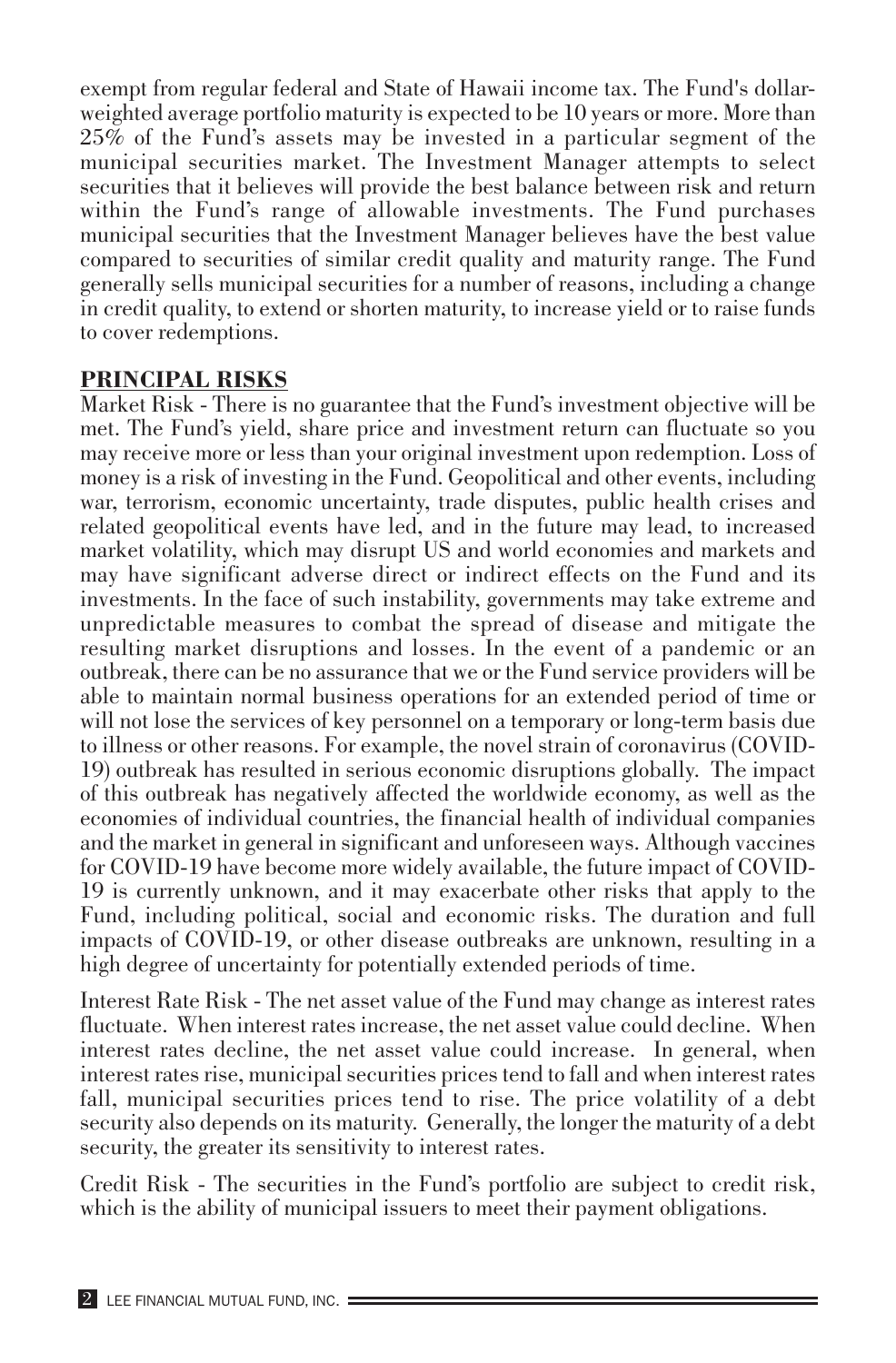Call Risk - The securities in the Fund's portfolio are subject to call risk, which is the risk that changes in interest rates may cause certain municipal securities to be paid off much sooner or later than expected, which could adversely affect the Fund's value.

State Concentration Risk - The Fund is subject to the additional risk that it concentrates its investments in instruments issued by or on behalf of the State of Hawaii or any of its political subdivisions or agencies. Due to the level of investment in municipal obligations issued by the State of Hawaii and its political subdivisions and agencies, the performance of the Fund will be closely tied to the economic and political conditions in the State of Hawaii. Therefore an investment in the Fund may be riskier than investment in other types of municipal securities funds.

Municipal Security Risk - Municipal security prices, payment of interest on, repayment of principal for, and the market for municipal securities can be significantly affected by economic and political changes as well as uncertainties in the municipal market related to taxation, legislative changes or the rights of municipal security holders. Because many municipal securities are issued to finance similar projects, especially those relating to education, healthcare, transportation and utilities, conditions in these sectors can affect municipal bond prices. A credit rating downgrade, bond default, or bankruptcy involving an issuer within the state or territory could affect the market values and marketability of some or all of the municipal obligations of that state or territory.

Municipal Sector Concentration Risk - From time to time the Fund may invest a substantial amount of its assets in municipal securities whose interest is paid solely from revenues of similar projects. If the Fund concentrates its investments in this manner, it assumes the economic risks relating to such projects and this may have a significant impact on the Fund's investment performance.

Non-Diversification Risk - The Fund is non-diversified and its assets may be invested in fewer issuers than a diversified fund. If the value of portfolio securities changes, the Fund's net asset value may increase or decrease more rapidly than a diversified fund.

Tax Risk - Unfavorable changes in tax laws, adverse interpretations by the Internal Revenue Service ("IRS") or state tax authorities, or noncompliant conduct of a bond issuer could impact the tax-free income distributed by the Fund. In addition, some income may be subject to the federal alternative minimum tax.

#### **PERFORMANCE**

The following bar chart and table provide some indication of the risks of investing in the Fund. The bar chart illustrates how the Fund's performance has varied from year to year over the past 10 years. The Fund's past performance before and after taxes is not necessarily an indication of future performance. The following table shows how the Fund's average annual total returns for the periods indicated compared to those of the Bloomberg Municipal Bond Index. Updated performance information for the Fund is available by calling (808) 988-8088 or (800) 354-9654.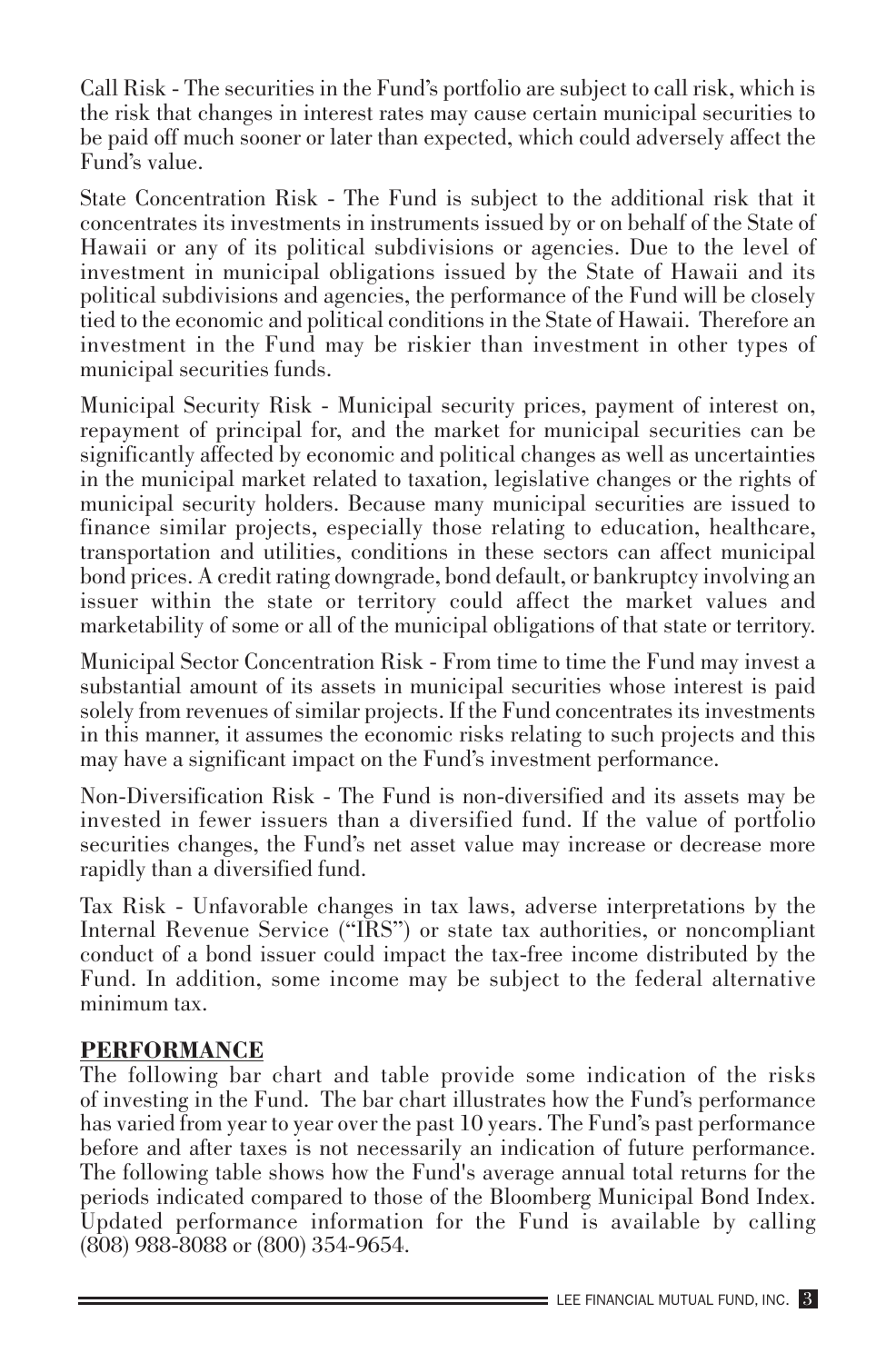

During the periods shown in the bar chart, the Fund's highest quarterly return was 3.29% for the quarter ended March 31, 2014 and the lowest quarterly return was -2.74% for the quarter ended June 30, 2013.

Average Annual Total Returns for the periods ended December 31, 2021

| Hawaii Municipal Fund                                          | 1 Year   | 5 Years  | 10 Years |
|----------------------------------------------------------------|----------|----------|----------|
| Return Before Taxes                                            | 1.38%    | $2.82\%$ | 2.88%    |
| Return After Taxes on Distributions                            | 1.23%    | 2.75%    | 2.85%    |
| Return After Taxes on Distributions<br>and Sale of Fund Shares | $1.63\%$ | 2.66%    | 2.80%    |
| Bloomberg Municipal Bond Index                                 | $1.52\%$ | $4.17\%$ | $3.72\%$ |
| (Index reflects no deduction for fees, expenses or taxes)      |          |          |          |

After-tax returns are calculated using the historical highest individual federal marginal income tax rates and do not reflect the impact of state and local taxes. Your own after-tax returns will depend on your tax situation and may differ from those shown here. After-tax returns are not relevant to investors who hold their Fund shares through tax-deferred arrangements such as 401(k) plans or individual retirement accounts.

#### **MANAGEMENT**

Investment Manager – Lee Financial Group Hawaii, Inc.

Portfolio Manager - Terrence K.H. Lee, CEO and President of Lee Financial Group Hawaii, Inc. has been the sole portfolio manager of the Fund since February 1, 2015 and a portfolio manager of the Fund since inception.

#### **PURCHASE AND SALE OF FUND SHARES**

You may purchase and redeem shares of the Fund on any day the New York Stock Exchange ("NYSE") is open for business directly from the Fund or through certain financial advisors and brokers. The minimum initial purchase is \$10,000 and the minimum subsequent investment is \$100. These requirements may be waived at the Distributor's discretion. New account applications, additional investment and redemption requests can be mailed to: Lee Financial Securities, Inc., 3113 Olu Street, Honolulu, HI 96816-1425. Telephone redemptions are accepted at (808) 988-8088 or (800) 354-9654.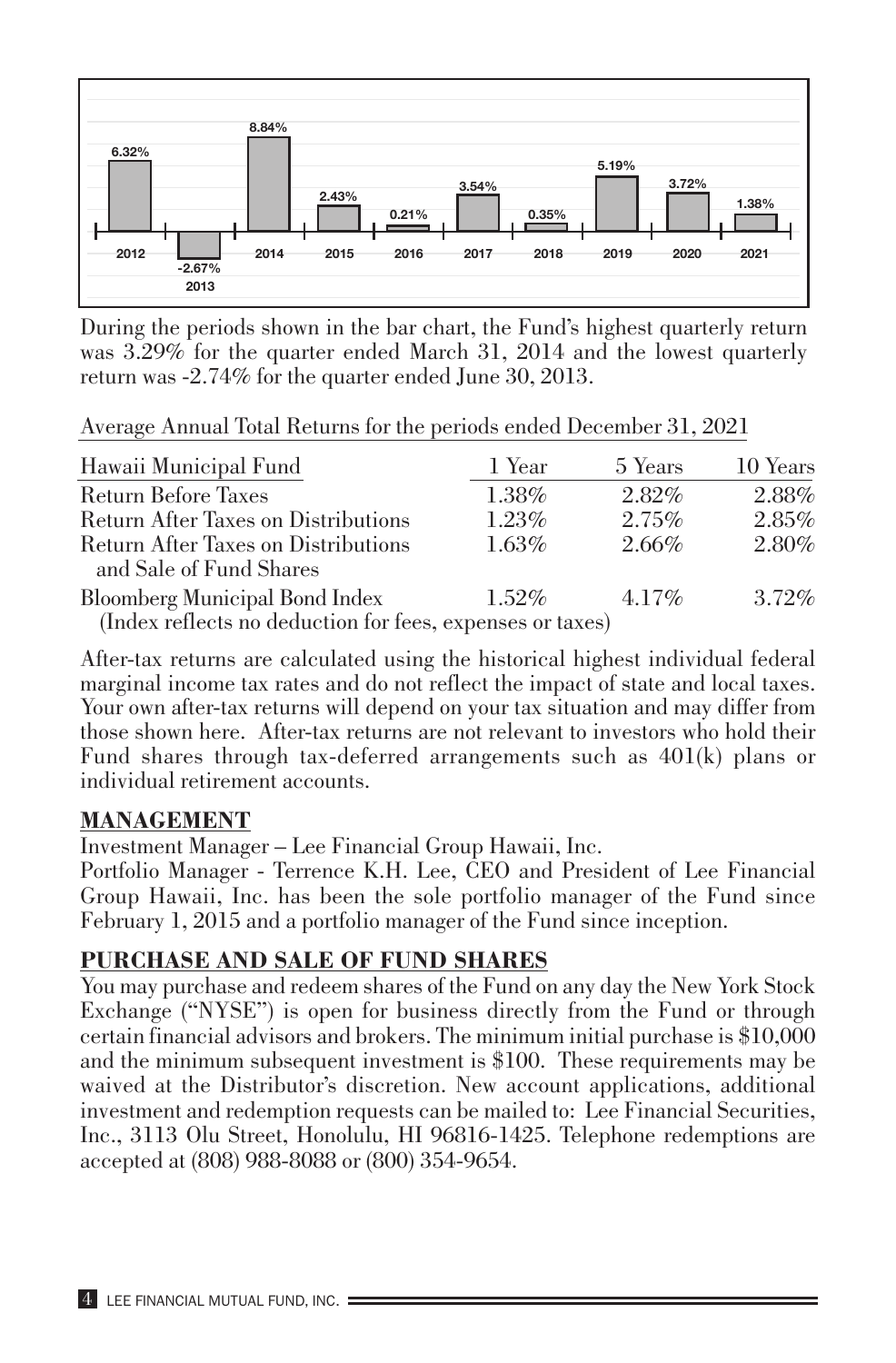#### **TAX INFORMATION**

The Fund's distributions attributable to interest income are generally exempt from regular federal and Hawaii state income tax. All or a portion of these distributions may be subject to the federal alternative minimum tax. Net capital gains distributed by or reinvested in the Fund will be taxable.

#### **PAYMENTS TO BROKER-DEALERS AND OTHER FINANCIAL INTERMEDIARIES**

If you purchase the Fund through a broker-dealer or other financial intermediary (such as a bank or financial adviser), the Fund and its related companies may pay the intermediary for the sale of Fund shares and certain servicing and administrative functions. These payments may create a conflict of interest by influencing the broker-dealer or other intermediary and your salesperson to recommend the Fund over another investment. Ask your salesperson or visit your financial intermediary's website for more information.

# ADDITIONAL INFORMATION ABOUT INVESTMENTS

#### **Investment Objective and Principal Strategy**

The investment objective of the Fund is to provide a high level of current income exempt from federal and Hawaii state income taxes, consistent with preservation of capital and prudent investment management. The investment objective of the Fund cannot be changed without shareholder approval.

Municipal securities are debt obligations issued by or on behalf of the government of states, territories or possessions of the United States, the District of Columbia and their political subdivisions, agencies and instrumentalities, the interest on which is generally exempt from federal income tax.

The two principal classifications of municipal securities are general obligation and revenue bonds. General obligation bonds are secured by the issuer's pledge of its faith, credit and taxing power for the payment of principal and interest. Revenue bonds are usually payable only from the revenue derived from a particular facility or class of facilities, or in some cases, from the proceeds of a special excise tax or other specific revenue source.

The Fund will primarily invest its assets in a portfolio of investment grade municipal securities issued by or on behalf of the State of Hawaii, or any of its political subdivisions and agencies. The interest on these securities is exempt from regular federal and State of Hawaii income taxes in the opinion of bond counsel or other counsel to the issuer of these securities. The Fund will invest, under normal circumstances, at least 80% of the Fund's net assets, including borrowings for investment purposes, in these municipal securities.

How the Fund intends to pursue this investment strategy:

• Maturity Range

The Fund invests in municipal bonds with a maturity of up to 40 years and an average expected stated maturity of 10-25 years.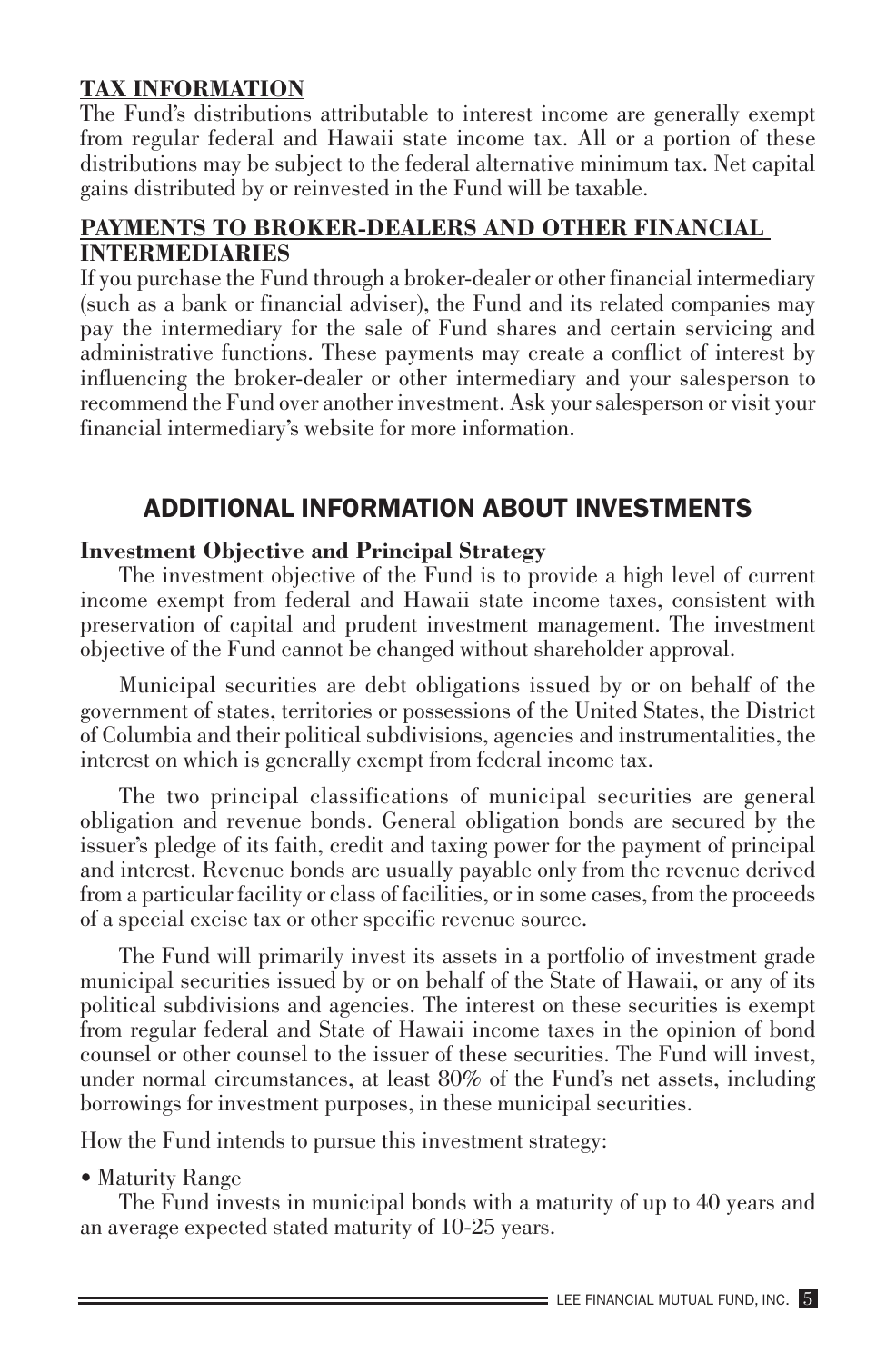• Credit Quality

At least 90% of the Fund's assets will be invested in municipal securities within the four highest credit quality ratings assigned by  $S \& P$  Global Ratings Service (AAA, AA, A, BBB) or Moody's Investors Service (Aaa, Aa, A, Baa), or in unrated municipal securities judged by the Fund's Investment Manager to be of comparable quality.

## • Concentration

More than 25% of the Fund's assets may be invested in a particular segment (bonds financing similar projects such as utilities, hospitals or housing finance agencies) of the municipal bond market; however, the Fund will not invest more than 25% of its assets in industrial development bonds in a single industry. Developments affecting a particular segment could have a significant effect on Fund performance.

## • Risk Management

The Fund will consist of different types of municipal issuers in order to reduce the impact of any loss on a particular security.

## • Downgrade Policy

Downgraded bonds will be subject to review. Based upon the review, the Fund will elect to hold or sell the downgraded bond.

## **Principal Risks**

The following information provides more detail on certain of the principal risks of investing in the Fund discussed in the Summary Section:

#### *Hawaii Securities*

The Fund primarily invests in municipal securities of issuers located in Hawaii. The marketability and market value of these obligations may be affected by certain changes in Hawaiian constitutional provisions, legislative measures, executive orders, administrative regulations and voter initiatives. All Hawaiian governmental activities are the responsibility of the state. This concentration adds to the state's high level of debt.

#### *Tax Laws*

Proposals have been introduced before Congress that would have the effect of reducing or eliminating the federal tax exemption on income derived from municipal securities. If such a proposal were enacted, the ability of the Fund to pay tax-exempt interest dividends might be adversely affected.

Additional information about the Fund's investments and risks can be found in the Statement of Additional Information ("SAI").

#### **Portfolio Holdings**

The Company or its Investment Manager may publicly disclose information concerning the securities held by the Fund in accordance with regulatory requirements, such as periodic portfolio disclosure in filings with the Commission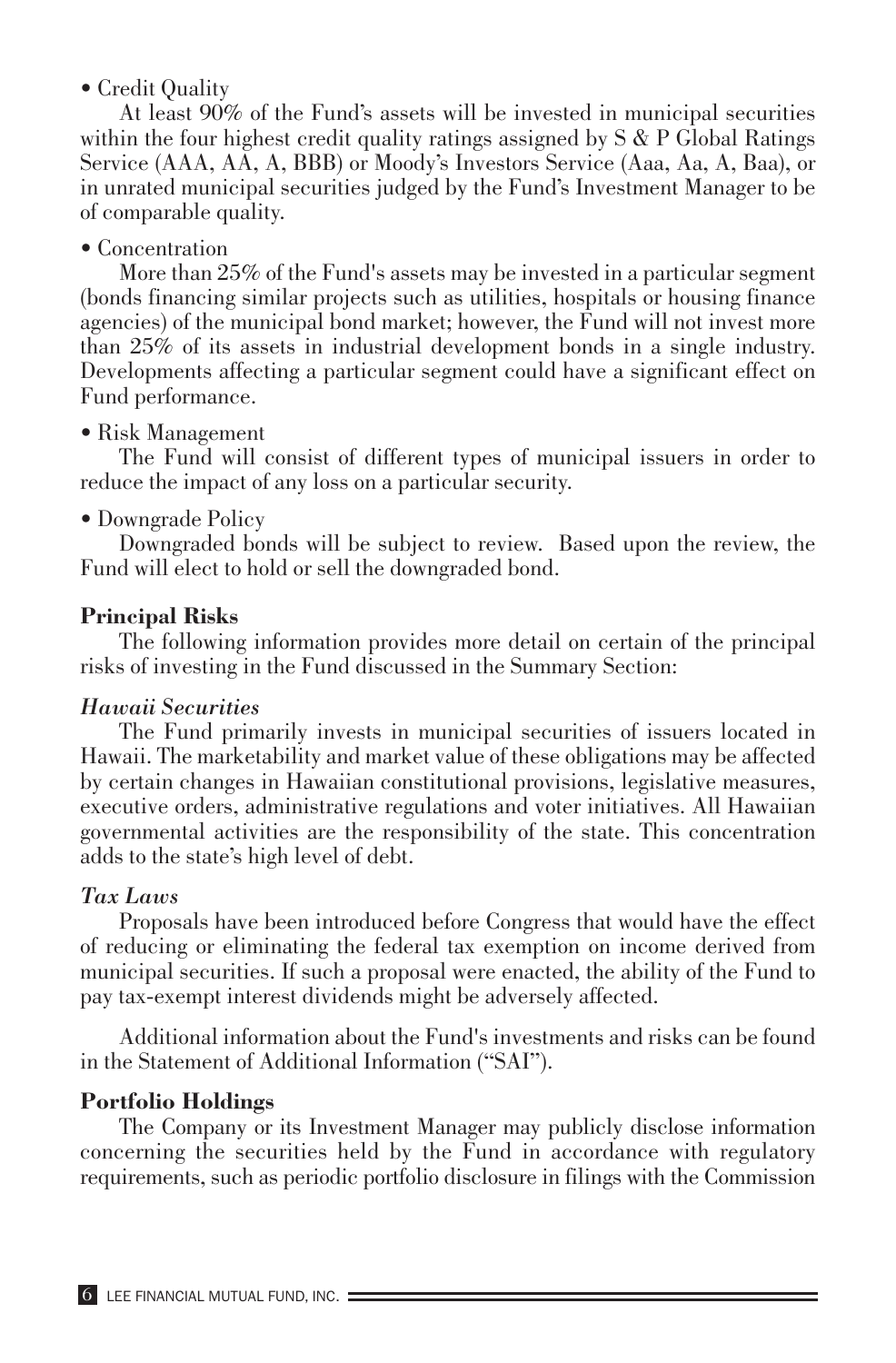The Fund intends to publish its top ten holdings and other portfolio securities information, such as asset and sector allocations and other portfolio characteristics, on its website, www.LeeHawaii.com, current as of quarter end, no sooner than three (3) calendar days after the end of the quarter. This information will generally remain available on the website at least until the Fund files with the Commission its annual/semi-annual shareholder report or its report on Form N-PORT for the last month of the Fund's first or third quarters. The Fund may terminate or modify this policy at any time without further notice to shareholders.

A further description of the Fund's policies and procedures with respect to the disclosure of the Fund's portfolio securities is available in the Fund's SAI and on the Fund's website, www.LeeHawaii.com.

#### **Other Investment Practices and Risks**

During periods of adverse conditions the Fund may not achieve its investment objective. For temporary defensive purposes, including when Hawaiian tax-exempt securities are unavailable or in response to other adverse market, economic, political or other conditions, the Fund may maintain uninvested cash or invest in money market instruments. The interest on money market instruments may be subject to federal or state income taxes.

In addition to the Fund's principal investment strategies, and the particular types of securities that the Fund may select for investment described above, the Fund may make other types of investments and pursue other investment strategies in support of its overall investment goal. Information about some of these investments and strategies is described below. More information about these and other supplemental investment strategies and the risks involved are described in the SAI. The Fund may:

• Engage in "when-issued" or "delayed delivery" transactions that are expected to physically settle within 35 days. Yields generally available on municipal securities when delivery occurs may be higher or lower than yields on securities obtained in the transactions.

• Purchase bonds whose interest is treated as an item of tax preference for purposes of determining federal alternative minimum tax liability.

Cyber Security Risk. With the increased use of technologies such as the internet to conduct business, the Fund is susceptible to operational, information security and related risks. In general, cyber incidents can result from deliberate attacks or unintentional events. Cyber-attacks include, but are not limited to, gaining unauthorized access to digital systems (e.g., through "hacking" or malicious software coding) for purposes of misappropriating assets or sensitive information, corrupting data, or causing operational disruption. Cyber-attacks may also be carried out in a manner that does not require gaining unauthorized access, such as causing denial-of-service attacks on websites (i.e., efforts to make network services unavailable to intended users). Cyber security failures or breaches by the Fund's Investment Manager and other service providers (including, but not limited to, Fund accountant, custodian, transfer agent and administrator), and the issuers of securities in which the Fund invests, have the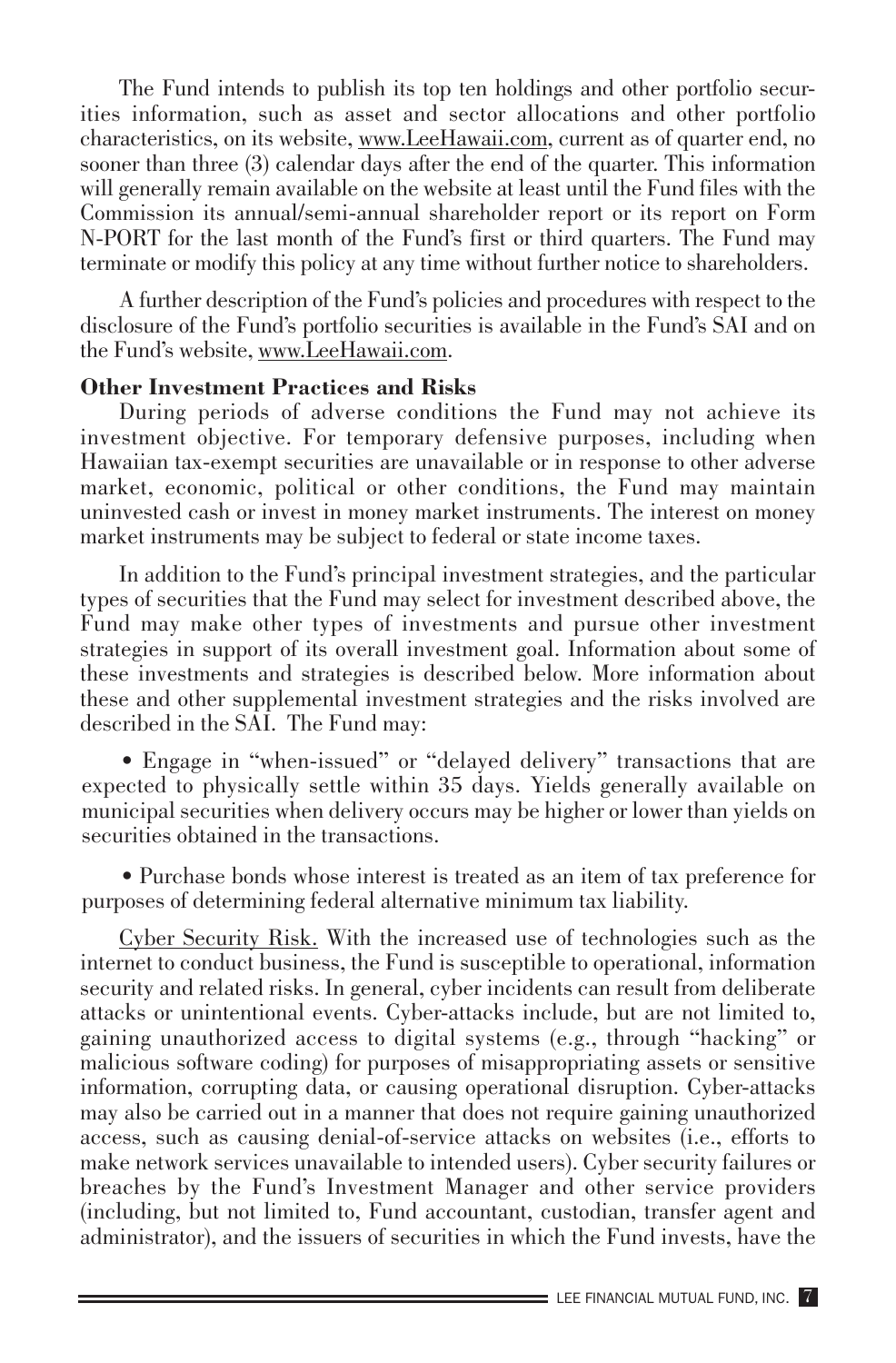ability to cause disruptions and impact business operations, potentially resulting in financial losses, interference with the Fund's ability to calculate its net asset value, impediments to trading, the inability of Fund shareholders to transact business, violations of applicable privacy and other laws, regulatory fines, penalties, reputational damage, reimbursement or other compensation costs, or additional compliance costs. In addition, substantial costs may be incurred in order to prevent any cyber incidents in the future. Furthermore, the Fund cannot control the cyber security plans and systems put in place by service providers to the Fund and issuers in which the Fund invests. The Fund and its shareholders could be negatively impacted as a result.

## ADDITIONAL INFORMATION ABOUT THE INVESTMENT MANAGER

The Investment Manager for the Fund is Lee Financial Group Hawaii, Inc. ("Lee Financial"), 3113 Olu Street, Honolulu, HI 96816-1425. Lee Financial was founded in 1988 and as of December 31, 2021 had approximately \$393 million in assets under management. Lee Financial is responsible for: investing the assets of the Fund, providing investment research, administering the Fund's daily business affairs, continuous review and analysis of state and local economic conditions and trends, and evaluating the portfolio and overseeing its performance. As compensation for the services provided by Lee Financial, the Fund paid Lee Financial 0.50 of one percent (0.50%) of its average daily net assets for the most recent fiscal year. A discussion regarding the basis for the Board of Directors of the Company (the "Board") approving the investment management contract of the Fund is available in the Fund's September 30, 2021 Annual Report to shareholders.

Terrence K.H. Lee is the portfolio manager of the Fund. Mr. Lee has been the sole portfolio manager of the Fund since February 1, 2015 and has been a portfolio manager of the Fund since inception. Mr. Lee is CEO and President of Lee Financial, which he founded in 1988, and serves as the Chief Investment Officer for the Investment Committee of Lee Financial. The SAI provides additional information about the portfolio manager's compensation, other accounts managed by the portfolio manager, and the portfolio manager's ownership of shares in the Fund.

#### FUND PRICING

The net asset value and price per share for the Fund is determined by calculating the total value of the Fund's assets, deducting its total liabilities and dividing the result by the number of shares outstanding. The net asset value is computed once daily as of the close of regular trading on the NYSE (generally 4:00 p.m. EST). Fund shares will not be priced on the days on which the NYSE is closed.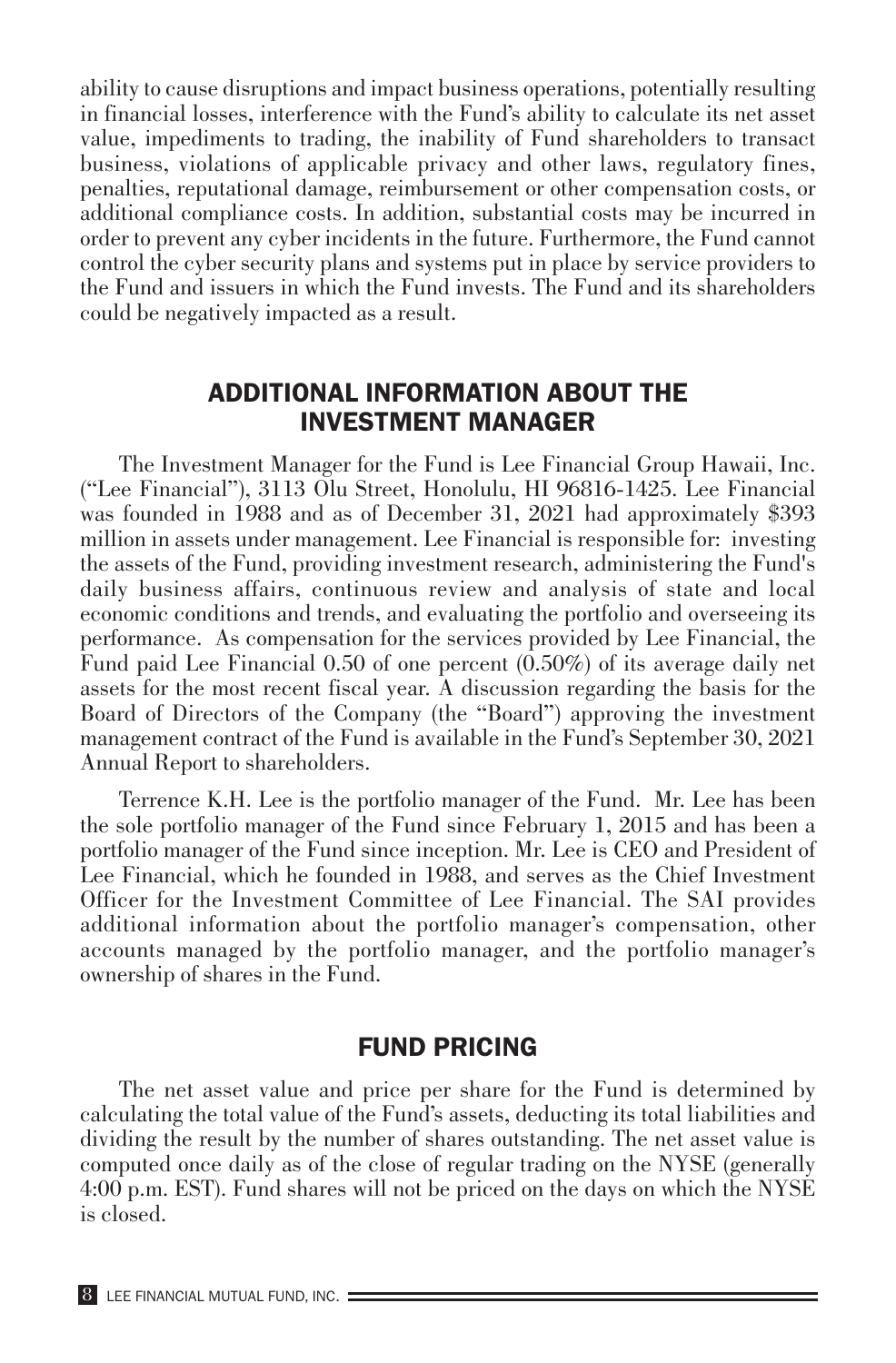The Fund's shares are valued by using market quotations, prices provided by market makers or estimates of market values obtained from yield data from securities with similar characteristics in accordance with procedures established in good faith by the Board. When events occur which may affect the accuracy or availability of quotations for the Fund's investments, the Fund may use fair value pricing procedures approved by the Board. The price determined by the Fund in such circumstances may differ from values assigned to securities elsewhere in the marketplace.

# ADDITIONAL INFORMATION ABOUT PURCHASING AND REDEEMING FUND SHARES

#### **Service Agents**

Shares of the Fund may be purchased and redeemed by customers of service agents such as broker-dealers or other financial intermediaries which have established a shareholder servicing relationship with their customers ("Service Agents") and have agreements with the Fund to promptly transmit their customer purchase and redemption orders to the Fund. The Fund will be deemed to have received a purchase or redemption order when the Service Agents, or its authorized designee, accepts a purchase or redemption order from its customer. Such orders will be priced at the net asset value per share next determined after receipt of the order by the Service Agents or its authorized designee, if the order is actually received in proper order by the Fund's transfer agent not later than a designated time later that day and the payment is received by the Fund's transfer agent in accordance with settlement instructions agreed upon between the Fund and the Service Agents. The Fund considers orders to be in "proper order" when all required documents are properly completed, signed and received by the Fund's transfer agent. Service Agents may impose additional or different conditions on purchases and redemptions of Fund shares and may charge transaction or other account fees.

The Fund relies upon the integrity of the Service Agents to ensure that orders are timely and properly submitted. Service Agents are responsible to their customers and the Fund for timely transmission of all purchase and redemption requests, investment information, documentation and money to the Fund's transfer agent. The Fund cannot assure you that Service Agents properly submitted to it all purchase and redemption orders received from the Service Agents' customers before the time for determination of the Fund's net asset value in order to obtain that day's price.

#### **Purchasing Fund Shares**

Shares are distributed through Lee Financial Securities, Inc., 3113 Olu Street, Honolulu, HI 96816-1425 or from members of the Financial Industry Regulatory Authority who have dealer agreements with Lee Financial Securities, Inc.

In order to establish a new account, a completed application should accompany an investment in the Fund. Purchases can be made by submitting a personal check. Checks must be made payable to the "Hawaii Municipal Fund".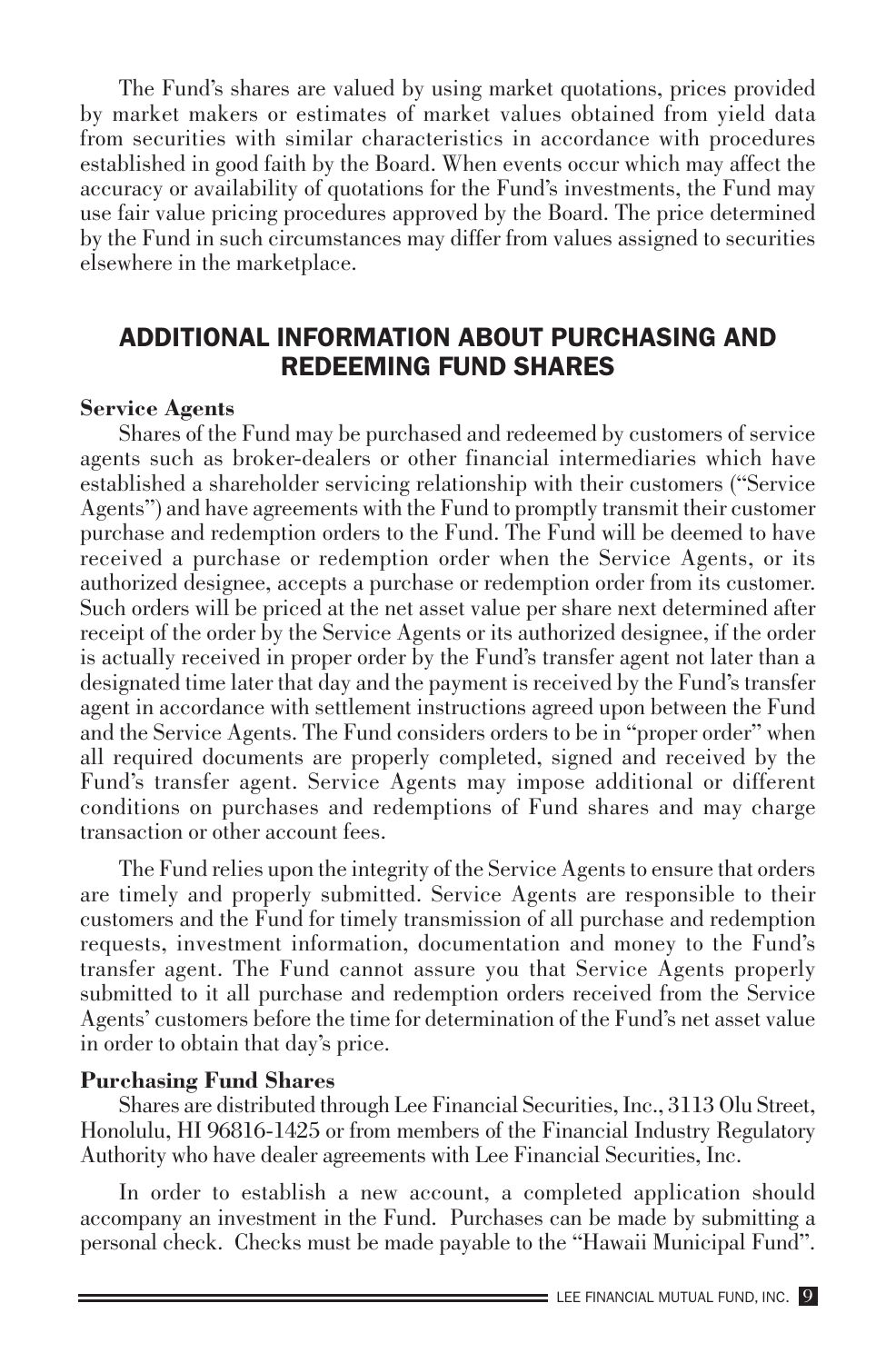Checks should be written in blue or black ink when purchasing shares of the Fund. New account applications and additional investments can be mailed to: Lee Financial Securities, Inc., 3113 Olu Street, Honolulu, HI 96816-1425. Please note that Fund purchases cannot be made by cashier's check, official check, traveler's check or any other cash instrument.

The Fund is offered for investment on a no-load basis; however, Service Agents may charge their customers fees for purchasing shares of the Fund. The minimum initial investment to open an account is \$10,000.00. The minimum subsequent investment is \$100.00. This requirement may be waived at the Distributor's discretion. Broker-dealers and other financial intermediaries may impose their own minimum and subsequent investment requirements. Please refer to "Service Agents" above for additional information. For subsequent investments, shareholders should include their Fund account number on the check.

From time to time, the Investment Manager and its affiliates pay, from their own resources, a fee to financial institutions that generate purchase orders. These fees are described in the SAI.

Purchases received by the Fund by the close of the NYSE (generally 4:00 p.m. EST) are confirmed at that day's net asset value. Purchases received by the Fund after the close of the NYSE are confirmed at the net asset value determined on the next business day. Should an order to purchase shares be canceled because an investor's check does not clear, the investor will be responsible for any resulting losses or fees incurred in that transaction. Lee Financial Securities, Inc. reserves the right to accept or reject any purchase order.

#### *Customer Identification Program*

Federal law requires the Company to obtain, verify and record identifying information, which may include the name, residential or business street address, date of birth (for an individual), social security or taxpayer identification number or other identifying information for each investor who opens or reopens an account with the Company. Applications without the required information, or without any indication that a social security or taxpayer identification number has been applied for, may not be accepted After acceptance, to the extent permitted by applicable law or its customer identification program, the Company reserves the right (a) to place limits on transactions in any account until the identity of the investor is verified; or (b) to refuse an investment in the Fund or to involuntarily redeem an investor's shares and close an account in the event that an investor's identity is not verified. The Company and its agents will not be responsible for any loss in an investor's account resulting from the investor's delay in providing all required identifying information or from closing an account and redeeming an investor's shares when an investor's identity cannot be verified.

#### *Automatic Investment Plan*

Shareholders can arrange to make additional monthly purchases, automatically, through electronic funds transfer from their financial institutions. A minimum investment of \$100.00 each month is required for participation in the plan. This requirement may be waived at the Distributor's discretion.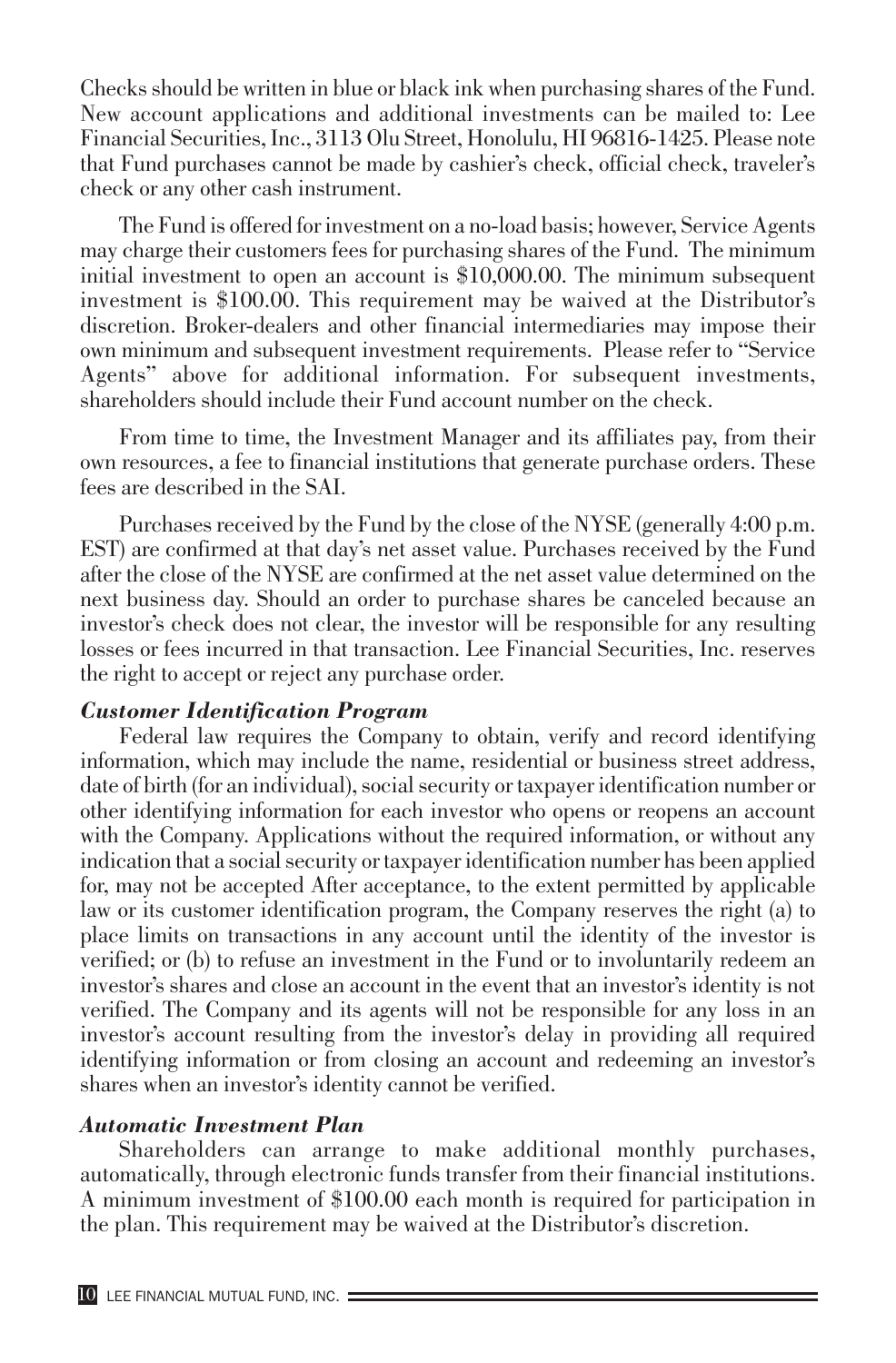#### **Redeeming Fund Shares**

Telephone redemption privileges are automatically established on accounts unless written notification is submitted stating that this privilege is not requested. Telephone redemptions are not allowed if stock certificates are held for shares being redeemed. Redemptions will be processed but proceeds may be delayed until checks received for the purchase of shares have cleared, which may take up to 15 days from the purchase date.

The redemption price of shares is based on the next calculation of the net asset value after the order is received by the Fund. The Fund imposes no sales charges or fees for redeeming shares; however, Service Agents may charge their customers fees for redeeming shares of the Fund. Redemptions may be suspended when the NYSE is closed (other than customary weekend and holiday closings) or when the Commission deems an emergency exists and permits such suspension or postponement.

If the amount being redeemed exceeds \$50,000.00, a written redemption request must be submitted. Signatures must be medallion signature guaranteed. This requirement may be waived at the Distributor's discretion.

Written instructions, with a medallion signature guarantee, are required to send the check to another address or to make it payable to another person. If you have changed your address within the last 15 days without a medallion signature guarantee, requests to sell your shares and mail the check to the name(s) and address on the account must be in writing and we may require a medallion signature guarantee. Requests to sell your shares and send the proceeds to a preauthorized secondary address may be requested by phone.

Other than as described above and below under *"Redemptions by Electronic Funds Transfer (ACH)"*, the proceeds of the redemption are made payable to the registered shareholder and mailed to the address of record typically within five business days following the receipt of your redemption request made in good order. The Fund maintains a cash balance that serves as a primary source of liquidity for meeting redemption requests. It may also use the proceeds from the sale of portfolio securities to meet redemption requests if consistent with the management of the Fund. These redemption methods will be used regularly and may also be used in stressed market conditions.

If your account falls below \$1,000.00, you may be asked to increase your balance. If it is still below \$1,000.00 after 60 days, the Company may close your account and send you the proceeds.

#### *Telephone Redemptions (808) 988-8088*

As long as your transaction is for \$50,000.00 or less you can sell your shares by phone.

To protect accounts from unauthorized telephone redemptions, procedures have been established to confirm that instructions communicated by telephone are genuine. When a telephone redemption is received, the caller must provide: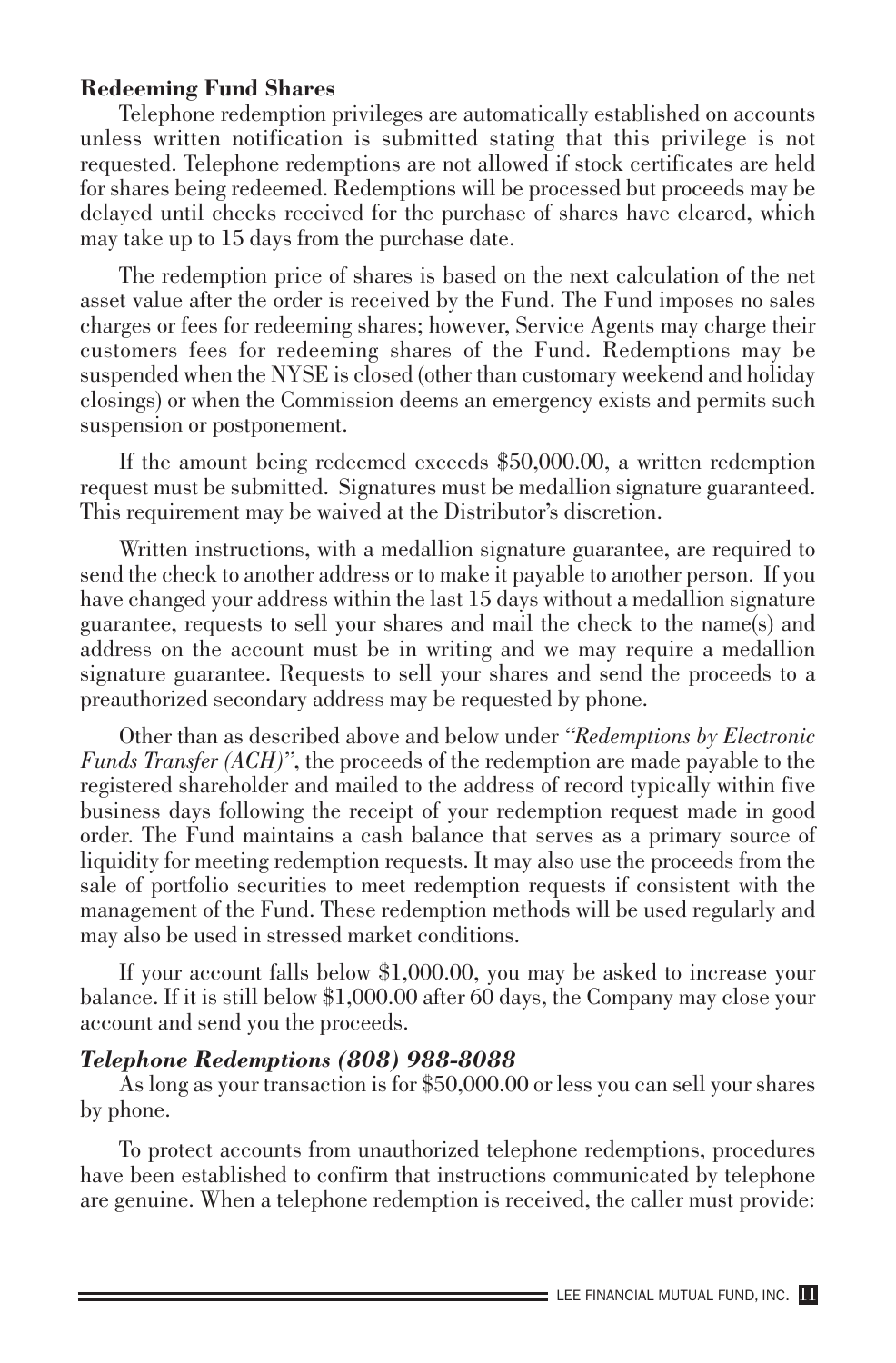Account Number Name and address exactly as registered on that account Dollar or share amount to be redeemed Last 4 digits of the social security number or tax identification as registered on that account.

If these procedures are followed, the Company, the Fund and Lee Financial Securities, Inc. will not be responsible for the authenticity of instructions received by telephone or any loss, liability cost or expense.

#### *Written Redemption Requests*

If telephone redemption privileges are not established, a written redemption request should be sent to Lee Financial Securities, Inc., 3113 Olu Street, Honolulu, HI 96816-1425. Corporate, partnership or trust accounts may need to send additional documents. Specify the "Hawaii Municipal Fund", registration of the account, the account number and the dollar value or number of shares you wish to sell. Be sure to include all necessary signatures (signed exactly as the account is registered) and any additional documents, as well as medallion signature guarantees if required. A check will be mailed to the name(s) and address on the account, or otherwise according to your written instructions.

#### *Redemptions By Electronic Funds Transfer (ACH)*

You can call, or write, to have redemption proceeds sent to a bank account. Before requesting to have redemption proceeds sent to a bank account, please make sure we have your bank account information on file. If we do not have this information, you will need to complete the ACH form with your bank's name and a voided check or preprinted savings account deposit slip. If there is a difference between the Fund account owner(s) and the bank account owner(s), you must have the ACH form signed by **all** Fund **and** bank account owners, and each individual must have his or her signature medallion guaranteed. If the bank account was added or changed without a medallion signature guarantee within the last 15 days, you may be required to provide written instructions signed by all Fund account owners, with a medallion signature guarantee for each Fund account owner. If we receive your request in proper form prior to 4:00 p.m. EST, proceeds sent by ACH generally will be available within two to three business days.

#### **Frequent Purchases and Redemptions of Fund Shares**

The Board has determined that market timing or frequent, short-term purchases and redemptions ("trading") of Fund shares is not in the best interest of the Fund or its shareholders. Short-term trading of Fund shares creates certain transaction costs that are borne by all shareholders and disrupts the orderly management of the Fund's portfolio investments. In order to deter such trading activity, the Board has determined to limit shareholders in the Fund to six purchase and redemption transactions, within a one-year period, other than transactions associated with automatic purchases or redemptions. In order to implement this policy, the Fund is directed to monitor trading activity in the Fund and follow the policies and procedures that are described in the Fund's SAI. The Board recognizes that these procedures may differ from the procedures used by various financial intermediaries for similar purposes and it is also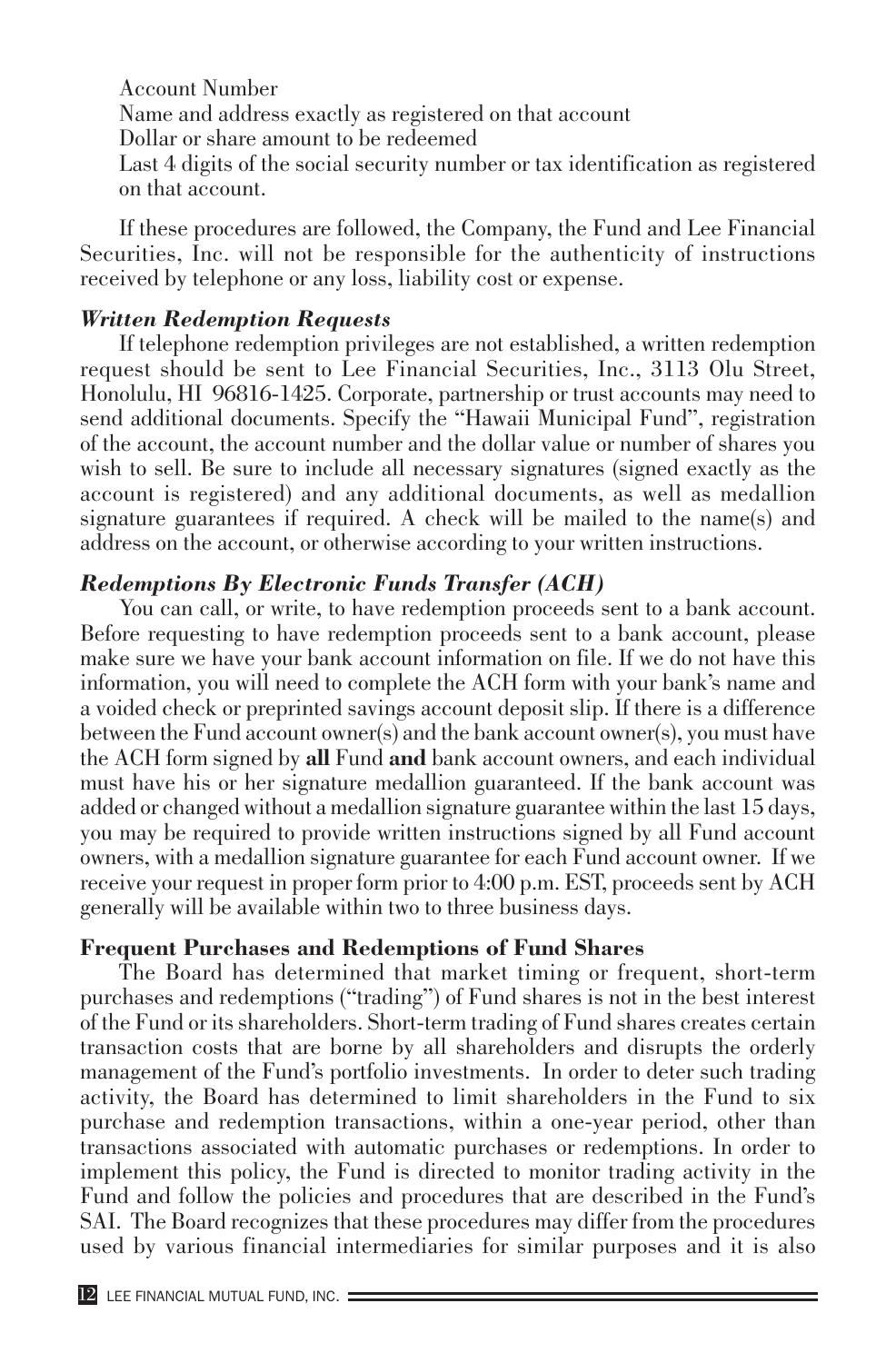recognized that there is no guarantee that the Fund's administrator ("Administrator") will be able to identify individual shareholders who may be making frequent, short-term trades or curtail their trading activity.

## DISTRIBUTIONS, CAPITAL GAINS AND TAX CONSEQUENCES

Shareholders begin earning dividends on the next calendar day after a purchase is made. Shareholders continue to receive dividends up to and including the date of redemption. Fund dividends accrue daily and are paid to shareholders on the last business day of each month. This payment, if any, includes dividends accrued up to and including the earlier of the redemption date or the last calendar day of each month. **If you have opted for cash distributions and there are three outstanding dividend checks that have not been presented for payment, or if any check mailed to you is returned as undeliverable, the Fund reserves the right to reinvest the check proceeds and future distributions in additional Fund shares.** 

The Fund will automatically credit monthly distributions and any annual capital gain distributions to an investor's account in additional shares of the Fund at net asset value, unless an investor elects otherwise to receive them in cash instead. You can also have your distributions deposited in a bank account by ACH. Before requesting to have distributions sent to a bank account, please make sure we have your bank account information on file. If we do not have this information, you will need to complete the ACH form with your bank's name and a voided check or preprinted savings account deposit slip. If there is a difference between the Fund account owner(s) and the bank account owner(s), you must have the ACH form signed by **all** Fund **and** bank account owners, and each individual must have his or her signature medallion guaranteed. If the bank account was added or changed without a medallion signature guarantee within the last 15 days, you may be required to provide written instructions signed by all Fund account owners, with a medallion signature guarantee for each Fund account owner. These ACH instructions will remain in effect until we receive written instructions otherwise.

The Fund contemplates declaring as dividends each year all or substantially all of its taxable income, including its net capital gain (the excess of net longterm capital gain over net short-term capital loss). It is expected that the Fund will predominantly distribute dividends derived from interest earned on exempt securities, and these "exempt-interest dividends" will be exempt income for shareholders for federal income tax purposes. However, distributions, if any, derived from the net capital gain of the Fund will generally be taxable to you as long-term capital gain, no matter how long you have owned your Fund shares. Dividends, if any, derived from short-term capital gains or taxable interest income will generally be taxable to you as ordinary income. The maximum longterm capital gain rate applicable to individuals, estates, and trusts is 23.8% (which includes a 3.8% Medicare tax). You will be notified annually of the tax status of distributions to you.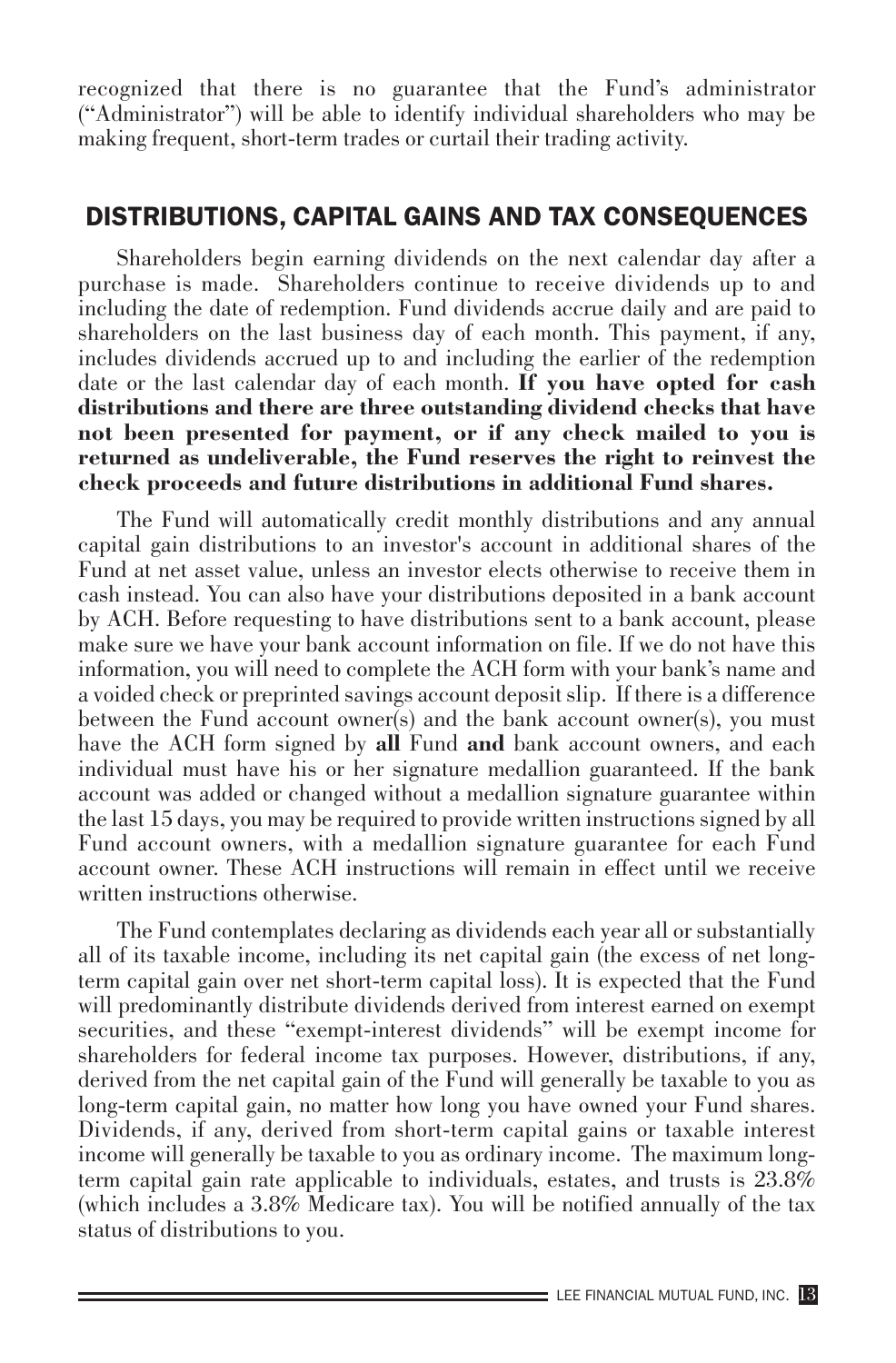Interest on indebtedness incurred by a shareholder to purchase or carry shares of the Fund generally will not be deductible for federal income tax purposes.

You should note that a portion of the exempt-interest dividends paid by the Fund may constitute an item of tax preference for purposes of determining federal alternative minimum tax liability. Exempt-interest dividends will also be considered along with other adjusted gross income in determining whether any Social Security or railroad retirement payments received by you are subject to federal income taxes.

You will generally recognize taxable gain or loss for federal income tax purposes on a sale or redemption of your shares, based on the difference between your tax basis in the shares and the amount you receive for them. Generally, you will recognize long-term capital gain or loss if you have held your Fund shares for over twelve months at the time you dispose of them.

Any loss realized on shares held for six months or less will be disallowed to the extent of any exempt-interest dividends that were received on the shares. Any remaining loss realized on shares held for six months or less will be treated as a long-term capital loss to the extent of any capital gain dividends that were received on the shares. Additionally, any loss realized on a disposition of shares of the Fund may be disallowed under "wash sale" rules to the extent the shares disposed of are replaced with other shares of the Fund within a period of 61 days beginning 30 days before and ending 30 days after the shares are disposed of, such as pursuant to a dividend reinvestment in shares of the Fund. If disallowed, the loss will be reflected in an upward adjustment to the basis of the shares acquired.

For shares acquired on or after January 1, 2012, the Fund (or relevant broker or financial adviser) is required to compute and report to the IRS and furnish to Fund shareholders cost basis information when such shares are sold. The Fund has elected to use the first-in first-out method, unless you instruct the Fund to use a different IRS-accepted cost basis method, or choose to specifically identify your shares at the time of each sale. If your account is held by your broker or other financial adviser, they may select a different cost basis method. In these cases, please contact your broker or other financial adviser to obtain information with respect to the available methods and elections for your account. You should carefully review the cost basis information provided by the Fund and make any additional basis, holding period or other adjustments that are required when reporting these amounts on your federal and state income tax returns. Fund shareholders should consult with their tax advisers to determine the best IRSaccepted cost basis method for their tax situation and to obtain more information about how the cost basis reporting requirements apply to them.

The Fund will be required in certain cases to withhold and remit to the IRS a percentage of taxable dividends or gross sale proceeds payable to any shareholder who (i) has failed to provide a correct tax identification number, (ii) is subject to backup withholding by the IRS for failure to properly include on his or her return payments of taxable interest or dividends, or (iii) has failed to certify to the Fund that he or she is not subject to backup withholding when required to do so or that he or she is an "exempt recipient." The current backup withholding rate is 24%.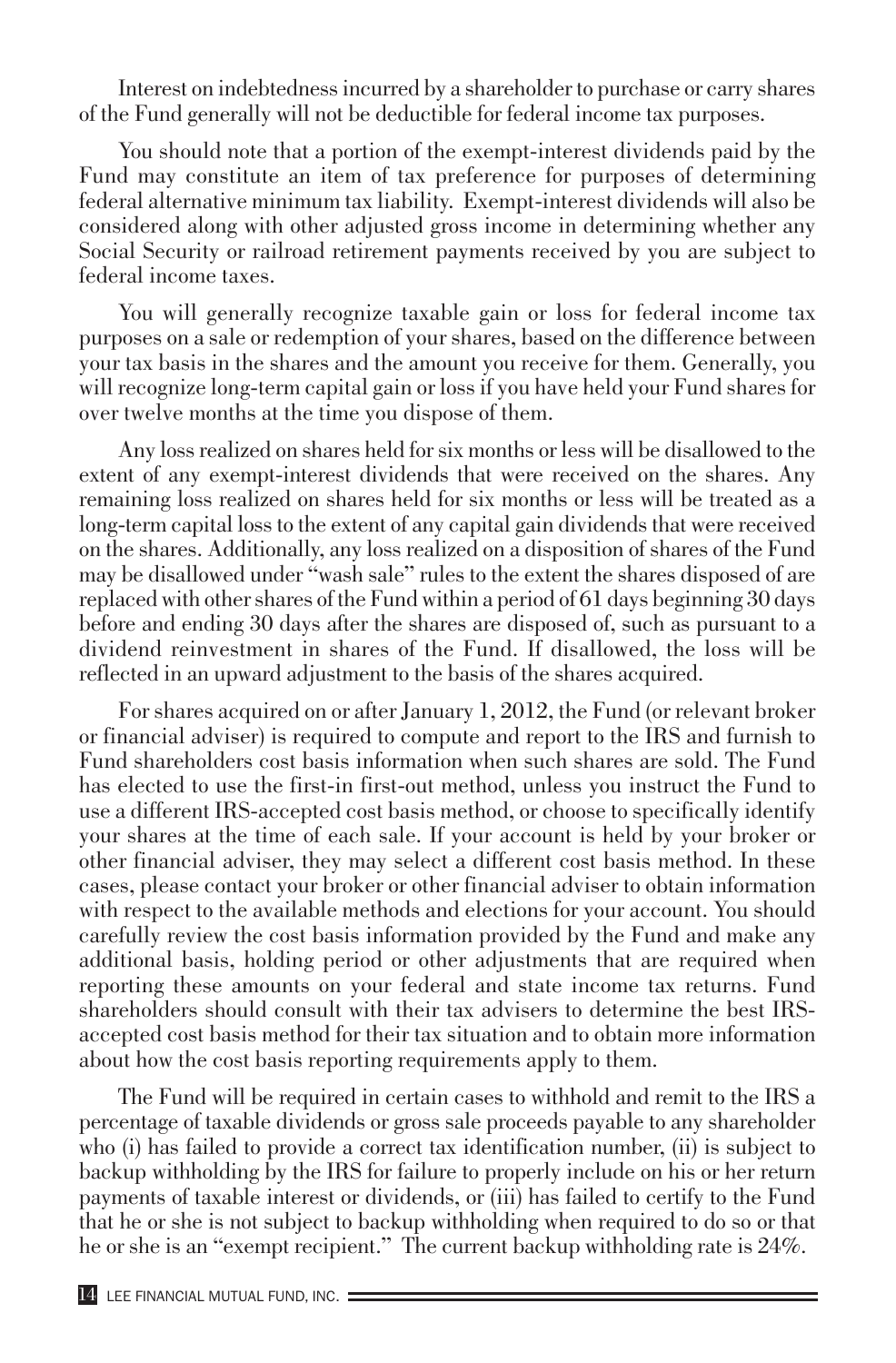Shareholders of the Fund that are subject to Hawaii income taxes will not be subject to Hawaii income taxes on the Fund's dividends to the extent that such dividends are derived from (1) interest on tax-exempt obligations of the State of Hawaii or any of its political subdivisions or on obligations of the possessions or territories of the United States (such as Puerto Rico, Virgin Islands or Guam) that are exempt from federal income tax or (2) interest on obligations of the United States and its possessions or on obligations or securities of any authority, commission or instrumentality of the United States included in federal adjusted gross income but exempt from state income taxes under the laws of the United States. To the extent that Fund distributions are attributable to sources not described in the preceding sentences, such as long or short-term capital gains, such distributions will not be exempt from Hawaii income tax.

Fund distributions derived from interest on Hawaiian obligations, taxexempt obligations of states other than Hawaii and their political subdivisions, and obligations of the United States or its possessions are not exempt from the Hawaii Franchise Tax. This tax generally applies to banks, building and loan associations, financial services loan companies, financial corporations, small business investment companies, trust companies, mortgage loan companies, financial holding companies, development companies and subsidiaries therefore located or doing business in Hawaii.

Generally, the Fund's distributions to any shareholders who are residents in states other than Hawaii will constitute taxable income for state and local income tax purposes.

The foregoing is only a summary of certain tax considerations under current law, which may be subject to change in the future. Except where otherwise indicated, the discussion relates to investors who are individual United States citizens or residents. You should consult your tax adviser for further information regarding federal, state, local and/or foreign tax consequences relevant to your specific situation.

Additional information about taxes is provided in the SAI.

# DISTRIBUTION ARRANGEMENTS

The Fund has adopted a distribution plan under Rule 12b-1 which allows the Fund to pay up to 0.25% per year of its average daily net assets for the sale and distribution of its shares and shareholder support services not otherwise provided by the Fund's transfer agent, but currently the Fund pays 0.12% as the fee was reduced from 0.15% effective January 1, 2022. The Fund also pays fees for additional services provided to shareholders at a rate of up to 0.10% of its average daily net assets.

These fees are paid out of the Fund's assets on an on-going basis. Over time these fees will increase the cost of an investment in the Fund and may cost more than paying other types of sales charges.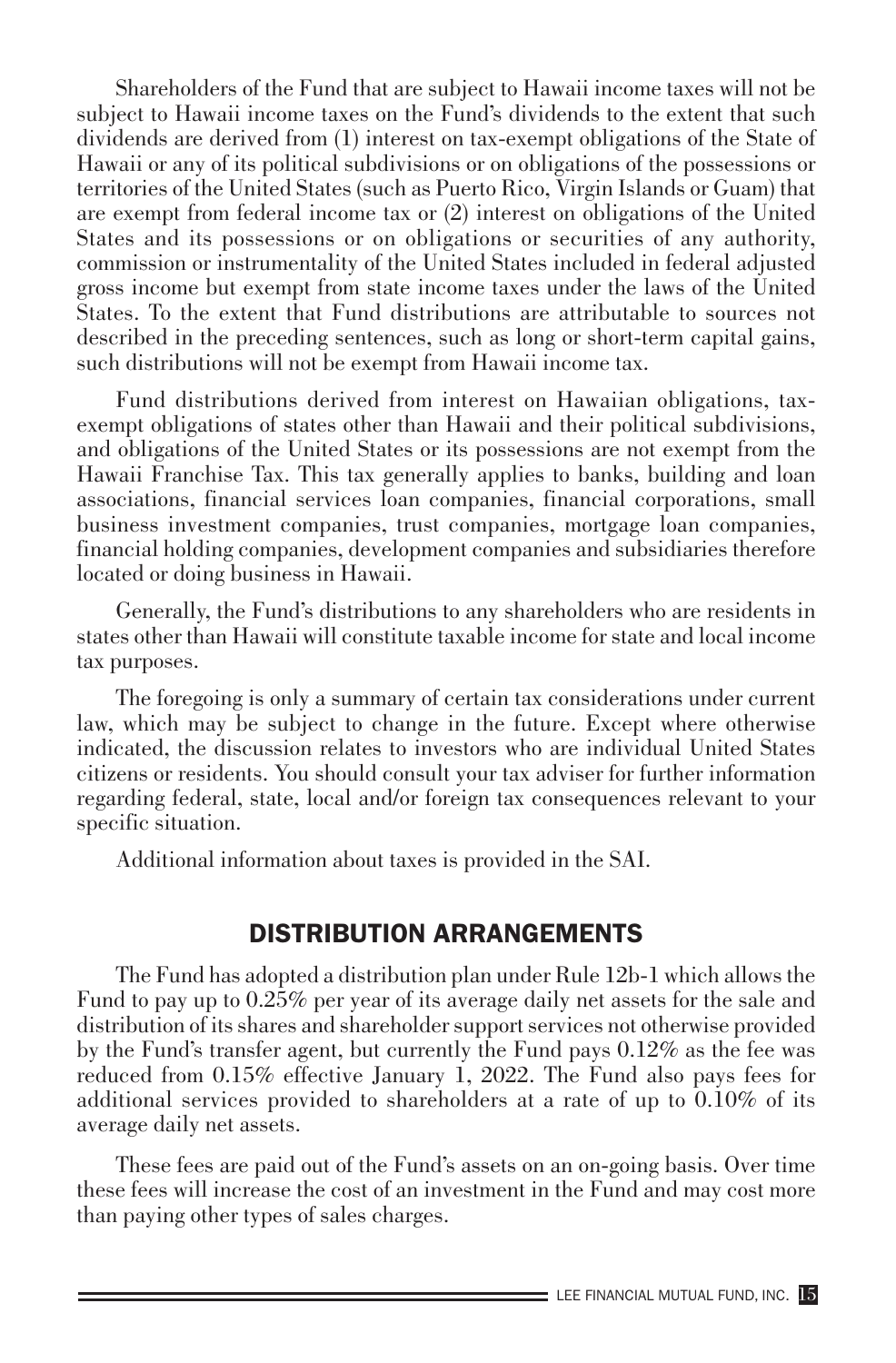# FINANCIAL HIGHLIGHTS

The financial highlights table is intended to help investors understand the Fund's financial performance for the past 5 years. Certain information reflects financial results for a single Fund share. The total returns in the table represent the rate that an investor would have earned or lost on an investment in the Fund (assuming reinvestment of all dividends and distributions). This information has been audited by Tait, Weller & Baker LLP, Independent Registered Public Accounting Firm, whose report, along with the Fund's financial statements, are included in the Annual Report, which is available upon request.

|                                                                 | <b>INVESTOR CLASS</b>     |              |              |           |           |
|-----------------------------------------------------------------|---------------------------|--------------|--------------|-----------|-----------|
|                                                                 | Years Ended September 30, |              |              |           |           |
|                                                                 | 2021                      | 2020         | 2019         | 2018      | 2017      |
| Net asset value                                                 |                           |              |              |           |           |
| Beginning of year                                               | \$11.31                   | \$11.23      | \$10.83      | \$11.13   | \$11.36   |
| Income from investment operations                               |                           |              |              |           |           |
| Net investment income                                           | 0.20                      | 0.22         | 0.26         | 0.25      | 0.26      |
| Net gain (loss) on securities<br>(both realized and unrealized) | 0.04                      | 0.08         | 0.39         | (0.30)    | (0.23)    |
| Total from investment operations                                | 0.24                      | 0.30         | 0.65         | (0.05)    | 0.03      |
| <b>Less distributions</b>                                       |                           |              |              |           |           |
| Dividends from net investment income                            | (0.20)                    | (0.22)       | (0.25)       | (0.25)    | (0.26)    |
| Distributions from capital gains                                | (0.08)                    |              |              |           |           |
| <b>Total distributions</b>                                      | (0.28)                    | (0.22)       | (0.25)       | (0.25)    | (0.26)    |
| End of year                                                     | \$11.27                   | \$11.31      | \$11.23      | \$10.83   | \$11.13   |
| <b>Total return</b>                                             | 2.12%                     | 2.67%        | $6.07\%$     | $-0.44%$  | 0.31%     |
| Ratios/Supplemental Data                                        |                           |              |              |           |           |
| Net assets, end of year (in 000's)                              | \$165,863                 | \$162,373    | \$164,555    | \$161,725 | \$165,635 |
| Ratio of expenses to average<br>net assets                      | $0.95\%$ <sup>(a)</sup>   | $0.96\%$ (a) | $0.98\%$ (a) | 1.05%     | 1.08%     |
| Ratio of net investment income<br>to average net assets         | 1.74%                     | 1.97%        | 2.33%        | 2.30%     | 2.47%     |
| Portfolio turnover                                              | 15.36%                    | 17.75%       | 23.83%       | 10.03%    | 18.41%    |

*(a)* Ratio of expenses to average net assets after the reduction of custodian fees under a custodian arrangement were 0.95%, 0.96%, and 0.98% for the years ended September 30, 2021, 2020 and 2019, respectively.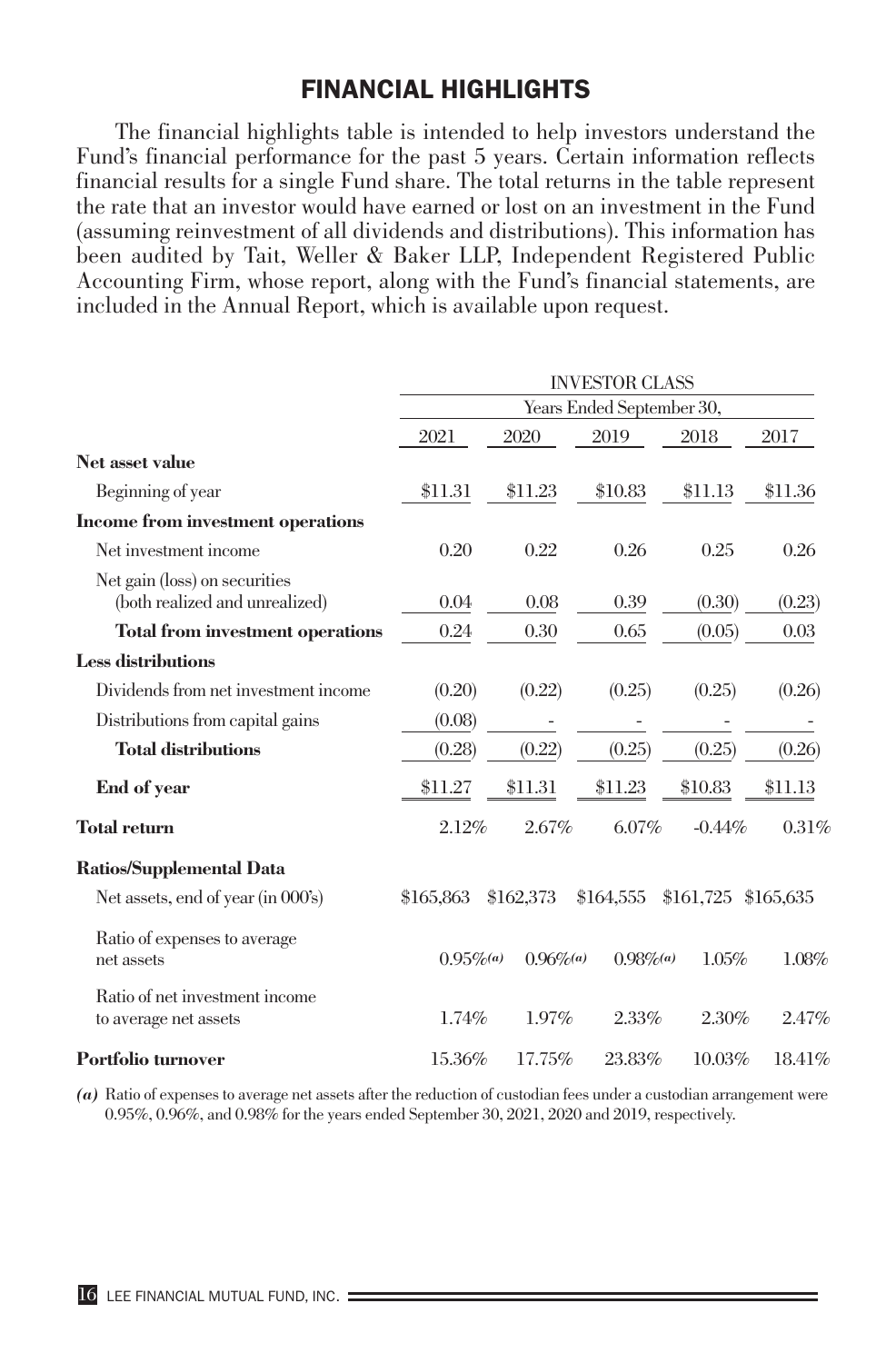The SAI dated February 1, 2022 includes additional information about the Fund and is incorporated by reference into (legally part of) this prospectus. Additional information about the Fund's investments is available in the Annual and Semi-Annual Reports to shareholders. In the Annual Report, you will find a discussion of the market conditions and investment strategies that significantly affected the Fund's performance during its last fiscal year.

To request the SAI, the Annual and Semi-Annual Report, or other information, or if you have other inquiries, call (808) 988-8088 (collect) or (800) 354-9654 or visit the Fund's website at www.LeeHawaii.com. The Company provides the information at no charge to shareholders.

Reports and other information about the Company are available on the EDGAR Database on the Commission's Internet site at http://www.sec.gov and upon payment of a duplicating fee, copies of the information may be obtained by electronic request at the following e-mail address: publicinfo@sec.gov.

SEC File number: 811-05631